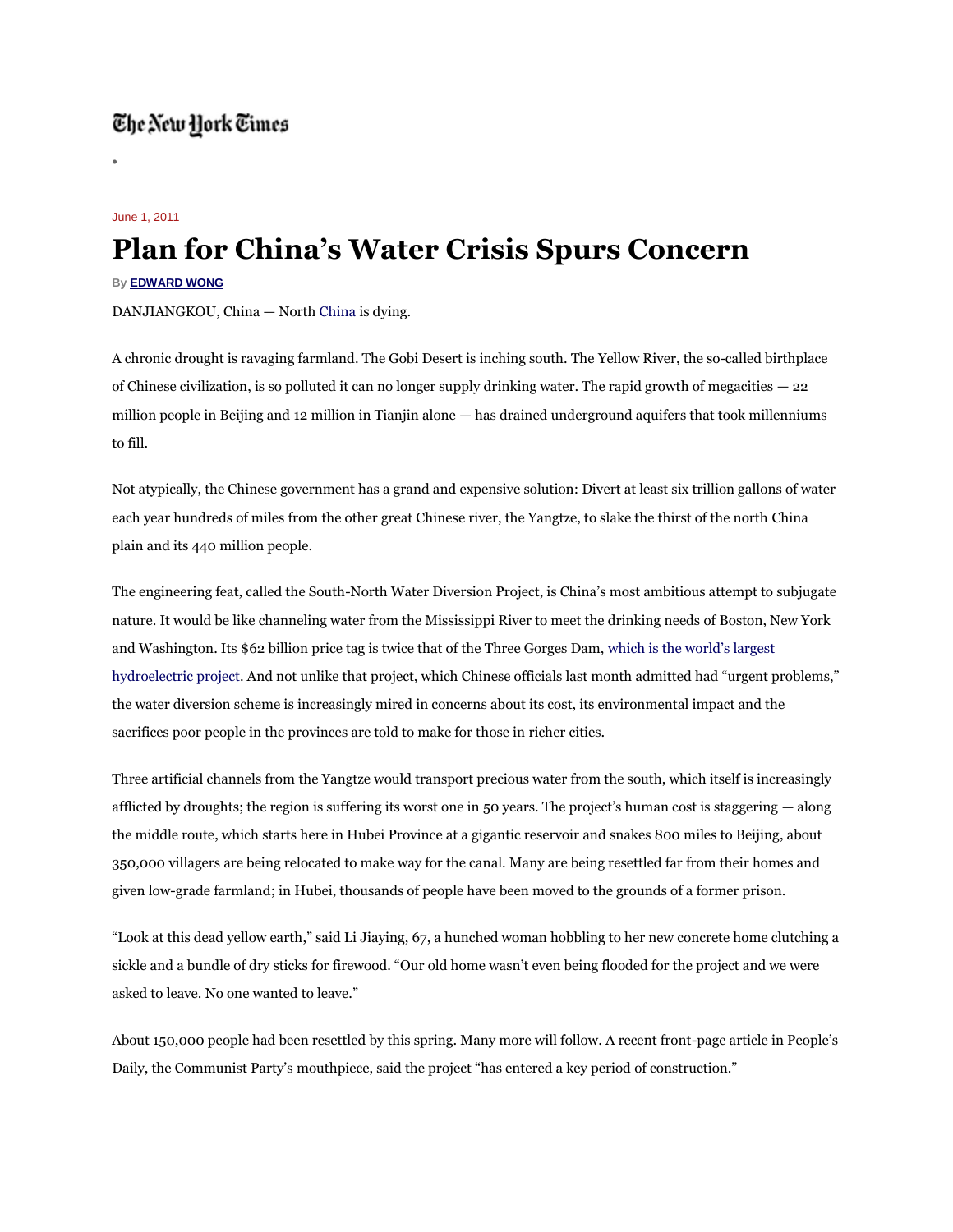Some Chinese scientists say the diversion could destroy the ecology of the southern rivers, making them as useless as the Yellow River. The government has neglected to do proper impact studies, they say. There are precedents in the United States. Lakes in California were damaged and destroyed when the Owens River was diverted in the early 20th century to build Los Angeles.

Here, more than 14 million people in Hubei would be affected if the project damaged the Han River, the tributary of the Yangtze where the middle route starts, said Du Yun, a geographer at the Chinese Academy of Sciences in Wuhan, the provincial capital.

Officials in provinces south of Beijing and Tianjin have privately raised objections and are haggling over water pricing and compensation; midlevel officials in water-scarce Hebei Province are frustrated that four reservoirs in their region have sent more than 775 million cubic meters, or 205 billion gallons, of water to Beijing since September 2008 in an "emergency" supplement to the middle route.

Overseers of the eastern route, which is being built alongside an ancient waterway for barges called the Grand Canal, have found that the drinking water to be brought to Tianjin from the Yangtze is so polluted that 426 sewage treatment plants have to be built; water pollution control on the route takes up 44 percent of the \$5 billion investment, according to Xinhua, the official news agency. The source water from the Han River on the middle route is cleaner. But the main channel will cross 205 rivers and streams in the industrial heartland of China before reaching Beijing.

"When water comes to Beijing, there's the danger of the water not being safe to drink," said Dai Qing, an environmental advocate who has written critically about the Three Gorges Dam.

"I think this project is a product of the totalitarian regime in Beijing as it seeks to take away the resources of others," she added. "I am totally opposed to this project."

Ms. Dai and some Chinese scholars say the government should instead be limiting the population in the northern cities and encouraging water conservation.

The project's official Web site says that the diversion "will be an important and basic facility for mitigating the existing crisis of water resources in north China" and that sufficient studies have been done. Wang Jian, a former environmental and water management official with the Beijing government and the State Council, China's cabinet, agreed that the project "carries huge risks," but he said there were no other options given the severity of the current water shortage.

The middle route is to start major operations in 2014, and the eastern route is expected to be operational by 2013. The lines were originally supposed to open by the 2008 Summer Olympics, but have been hobbled by myriad problems.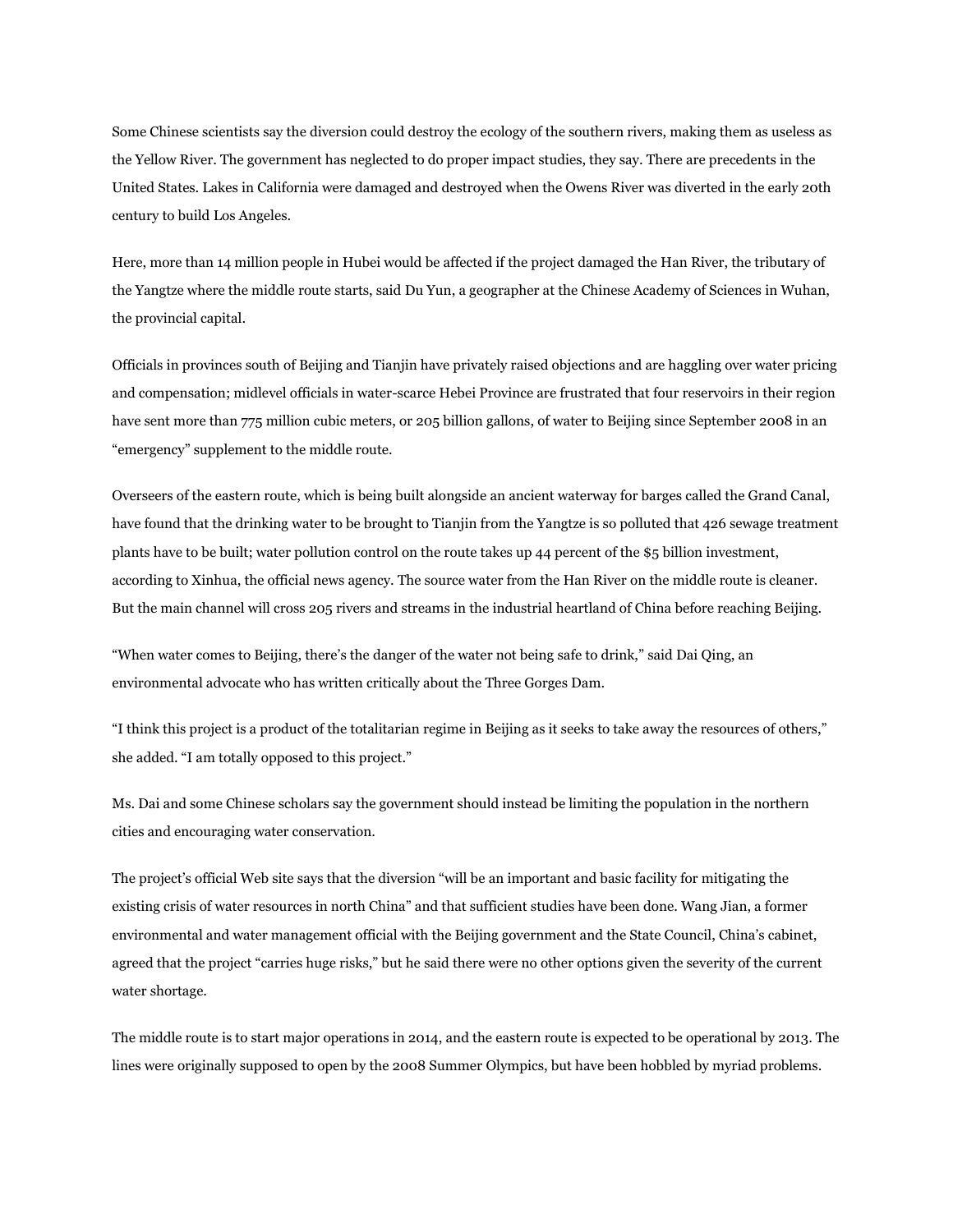The diversion project was first studied in the 1950s, after Mao uttered: "Water in the south is abundant, water in the north scarce. If possible, it would be fine to borrow a little."

In a country afflicted by severe cycles of droughts and floods and peasant rebellions that often resulted from them, control of water has always been important to Chinese rulers. Emperors sought to legitimize their rule with largescale water projects like the Grand Canal or the irrigation system in Dujiangyan.

After the initial studies in the 1950s, the government did not look seriously again at the project until the 1990s, when north China was hit hard by droughts. In 2002, the State Council gave the green light for work to start on the middle and eastern routes; the western route, which would run at an average altitude of 10,000 to 13,000 feet across the Tibetan plateau to help irrigate the Yellow River basin, has been deemed too difficult to start for now.

Officials in Tianjin are so skeptical of the eastern route's ability to deliver drinkable water that they are looking at desalinization as an alternative. Planners have more hope for the middle route, though the engineering is a much greater challenge — the canal has to be built entirely from scratch, with 1,774 structures constructed along its length to channel the water, since there is no pre-existing waterway like the Grand Canal to follow.

At the start of the route, the water level of the Danjiangkou Reservoir on the Han River has been raised 43 feet to 558 feet so that the water can flow downhill to Beijing. The government said the rising waters and a need to combat soil erosion necessitated moving 130,000 farmers last year from around the reservoir. Similar relocations are taking place all along the main channel, which runs through four provinces.

About 1,300 residents of Qingshan township have been moved to Xiangbei Farm, desolate land where a prison once stood. The villagers now live in sterile rows of yellow concrete houses 125 miles east of their abandoned ancestral homes. A government sign in the middle of the settlement says: "The land is fertile and has complete irrigation systems."

The farmers know better. Each person is supposed to get a small plot of land free, but the soil here is well known to be exceedingly poor. The people also complain that in the government's compensation formula, their old homes were undervalued, so many have had to pay several thousand dollars to buy new homes.

"There's nothing here," said Huang Jiuguo, 57. "There's no enterprise. Our children are grown, and they need something to do."

For three days last November, thousands of residents of a resettlement area in Qianjiang city blocked roads to protest poorly built homes and lack of promised compensation, according to a report by Radio Free Asia. Officials ordered the police to break up the rally, resulting in clashes, injuries and arrests.

Forced relocations, though, could pale next to larger fallouts from the project.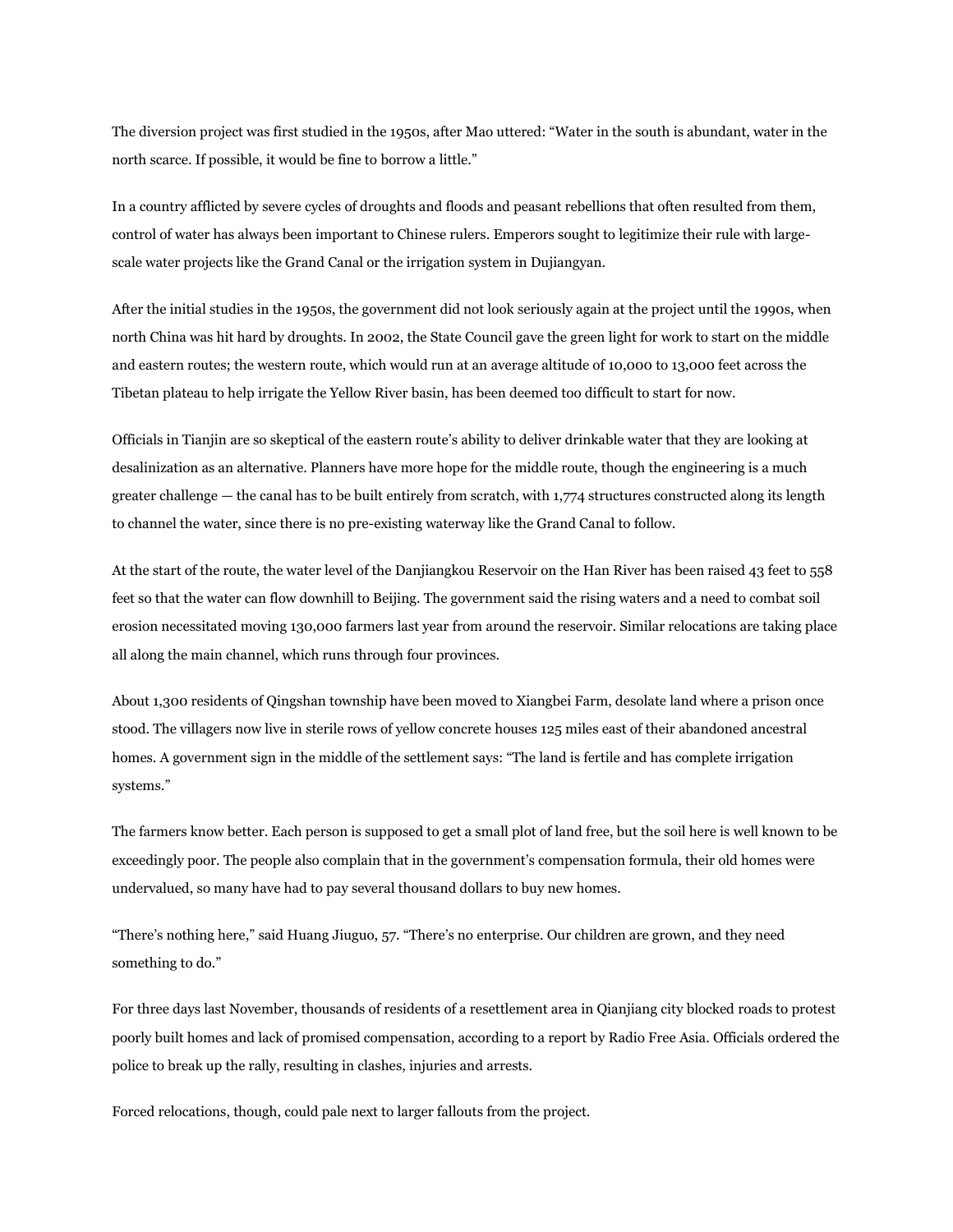"We feel that we are still unsure how the project is going to impact on the environment, ecologies, economies and society at large," said Mr. Du, the geographer in Wuhan, who carefully added he was not outright opposed to the project.

The central question for people in Hubei is whether the Han River, crucial to farming and industrial production hubs, will be killed to keep north China alive.

In a paper published in the Bulletin of the Chinese Academy of Sciences, Mr. Du and two co-authors estimated that the diversion project would reduce the flow of the middle and lower stretches of the Han significantly, "leading to an uphill situation for the prevention of water pollution and ecological protection." Though the study first appeared in 2006, the government has not altered its original plan, Mr. Du said.

Central planners decided on the amount of water to be diverted based on calculations of water flow in the Han done from the 1950s to the early 1990s; since then, the water flow has dropped, partly because of prolonged droughts, but planners have made no adjustments, Mr. Du said. The amount to be diverted is more than one-third of the annual water flow. "That will exert a huge damaging impact on the river," he said.

The Han River is already facing enormous challenges — industries are discharging more and more pollutants, companies are dredging sand to feed construction needs in nearby cities and algal bloom has hit the river hard. The diversion of water to Beijing will add to the pressures. "If the water quality cannot be ameliorated effectively, the aquatic life populations will be further decimated," Mr. Du and his co-authors wrote.

The diversion from the Han is necessitating more complex projects to raise water levels. One side diversion brings water from the Yangtze to the Han. Another would bring water from the Three Gorges reservoir to the Danjiangkou reservoir.

Government officials in the south are keenly aware of the changes coming to the Han. In Xiangfan, officials have shuttered some small factories like paper producers and forced others to use more nonpolluting materials, said Yun Jianli, director of the environmental advocacy group Green Han River. "The local government is very concerned about the river and impact of the diversion project," she said.

The political conflicts are obvious. Mr. Du, a member of the provincial consultative legislature, said officials in Hubei had been in constant negotiations with officials in Beijing for compensation. In the 1990s, the central government proposed a package of water projects valued at \$50 million at the time to help Hubei. After rounds of negotiations, the current proposal for supplemental water projects is estimated at more than \$1 billion.

The demands of the north will not abate. Migration from rural areas means Beijing's population is growing by one million every two years, according to an essay in China Daily written last October by Hou Dongmin, a scholar of